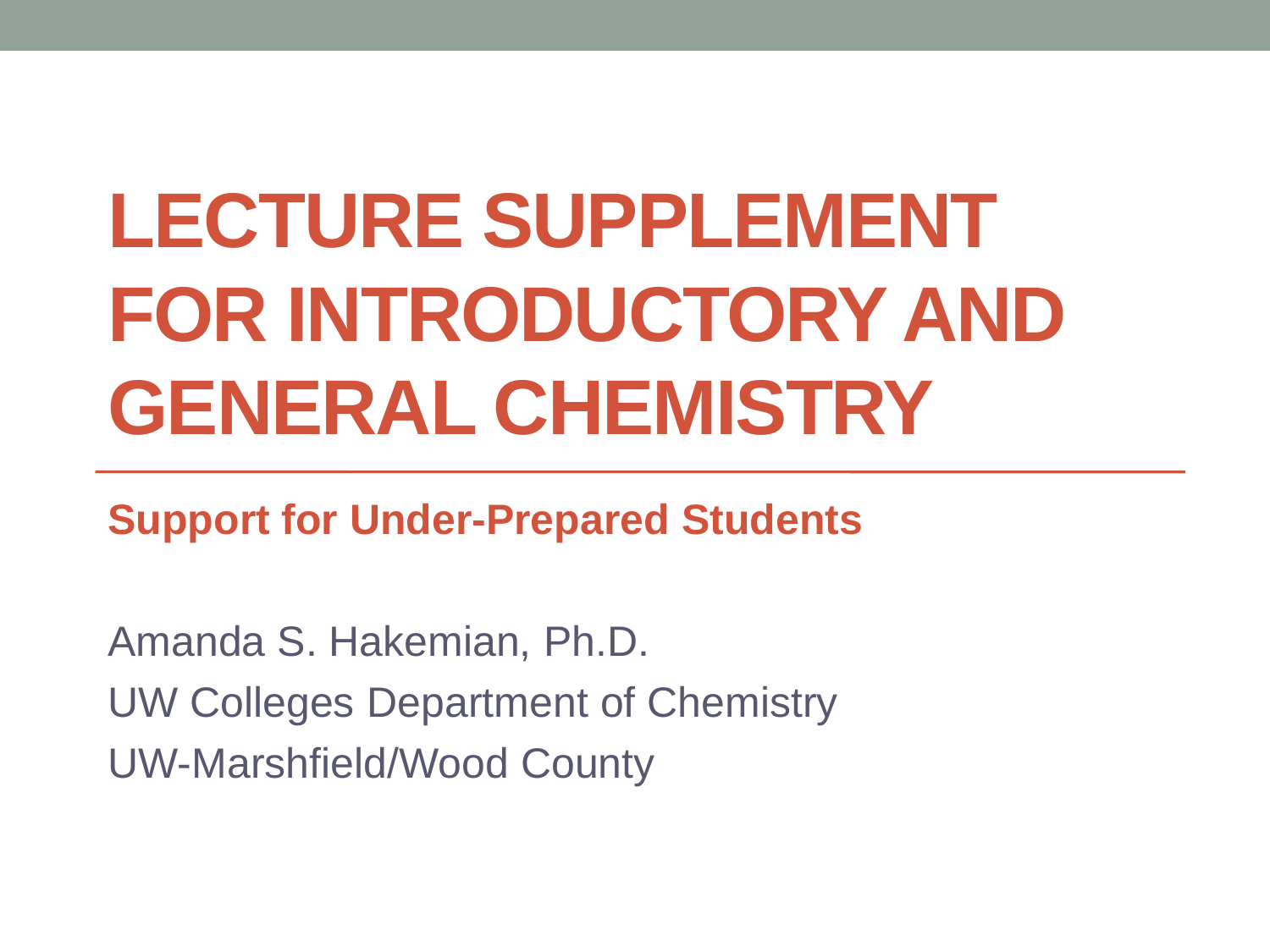## Background: UW Colleges

- Institution of access
	- lowest tuition in UWS
	- 13 campuses and online
	- acceptance rate is 99+%
	- approximately 1/3 of students non-traditional
	- more than 1/3 of students were in the bottom half of their high school class

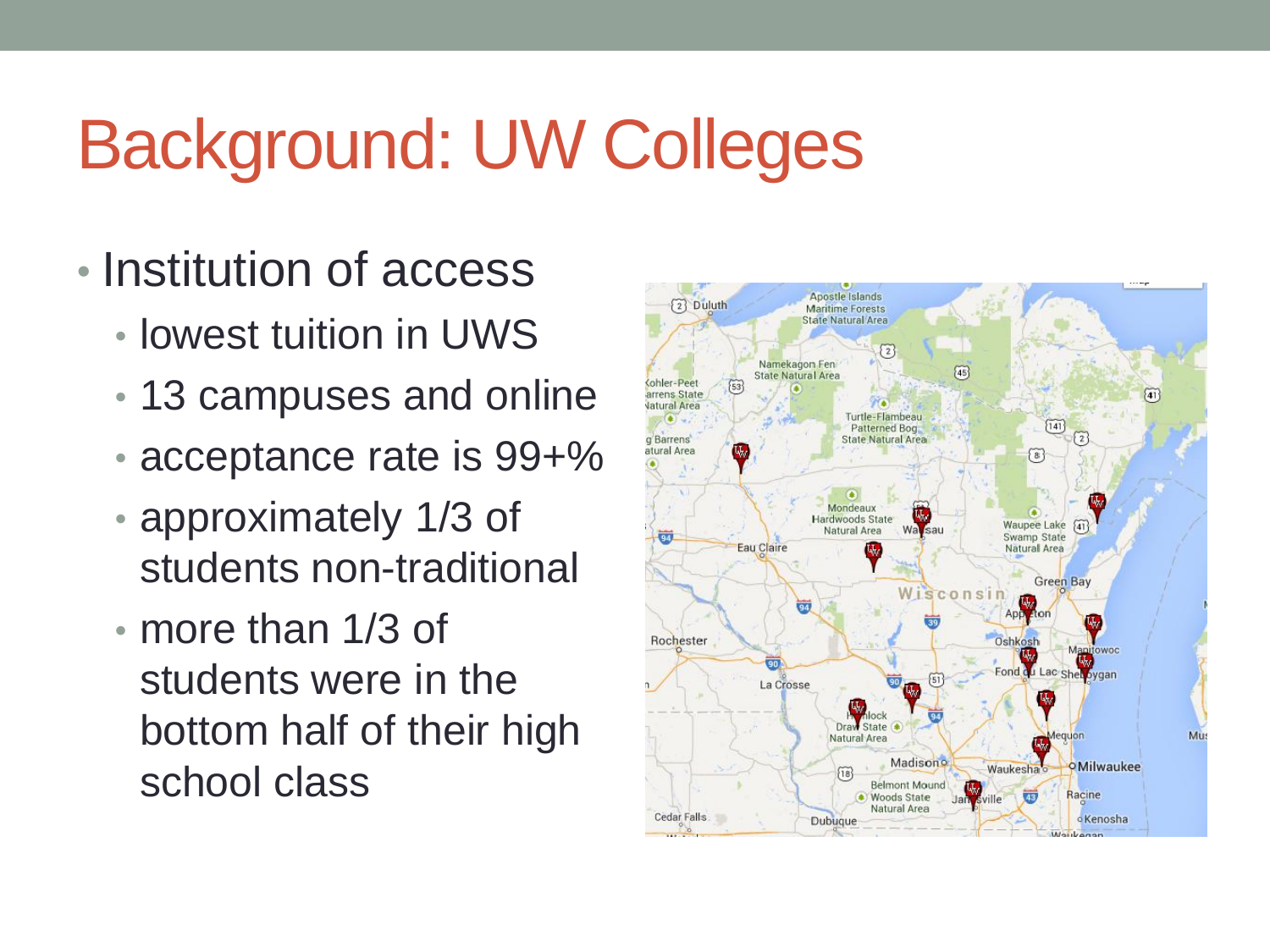#### Background: UW-Marshfield/Wood Cty

- 56% of students at UW-M/WC are first generation college students
- Almost 50% are nontraditional (age 22+)
- Average ACT score: 20.8
- #1 Transfer major area is **Health Sciences**
	- most have Introductory Chemistry (CHE 125) as prerequisite

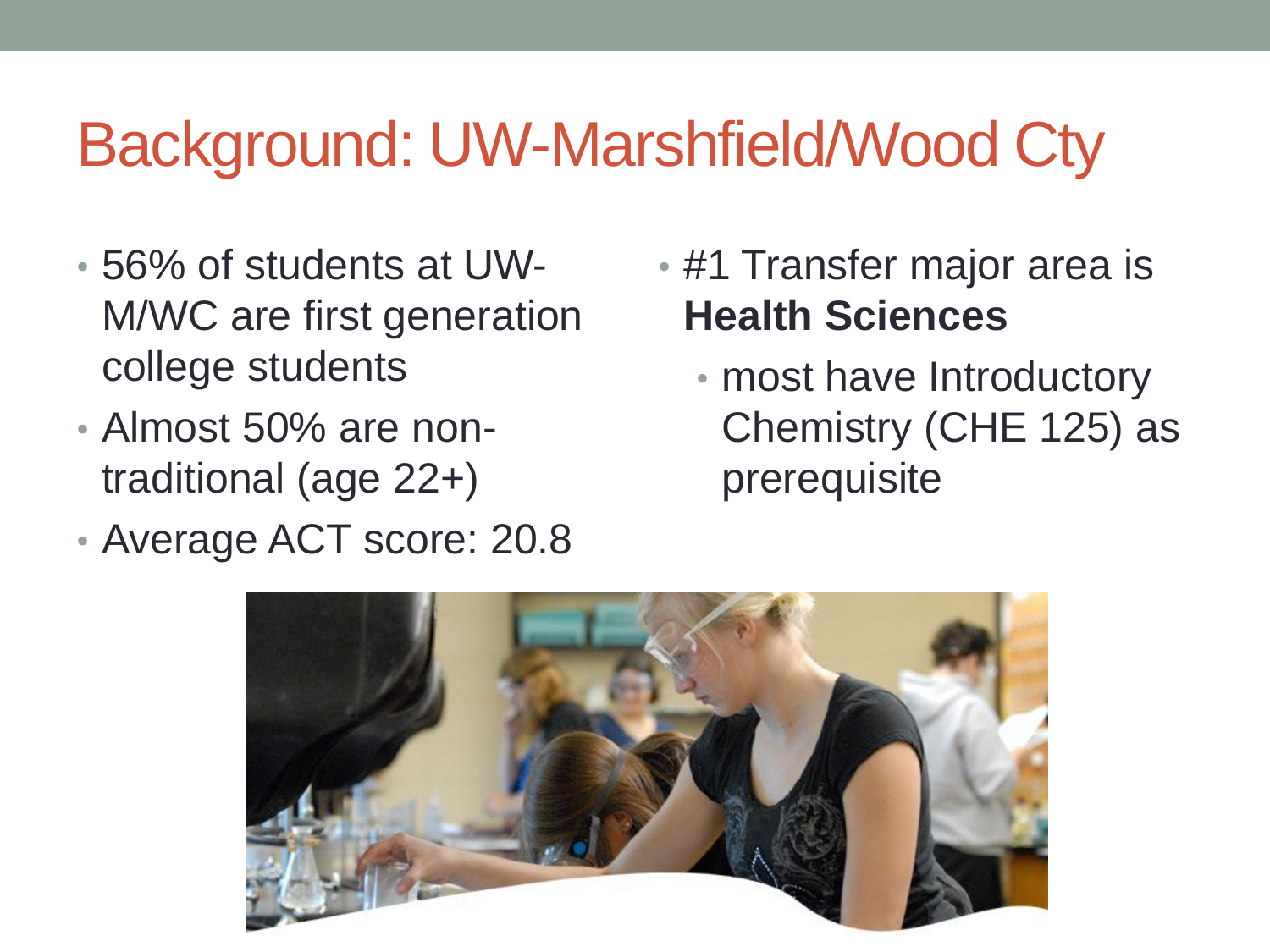#### Underprepared Students: ACT Scores

- ACT "benchmark scores" are set such that a student with that score has a
	- 50% chance of earning a B or better
	- 75-80% chance of earning a C or better

in the corresponding introductory course.<sup>1</sup>

- UW Colleges students (2007-2010)<sup>2</sup>
	- 22-23% achieved benchmark score in Science and
	- 35-37% achieved benchmark score in Math.

<sup>1</sup>Allen, J.; Sconing, J. *Using ACT Assessment Scores to Set Benchmarks for College Readiness.* http://www.act.org/research/researchers/reports/pdf/ACT\_RR2005-3.pdf (accessed Sept 2012). <sup>2</sup>Giordano, J. B. College Readiness Research Workshop. Presented at UW-Marshfield/Wood County, Marshfield, WI, August 2010.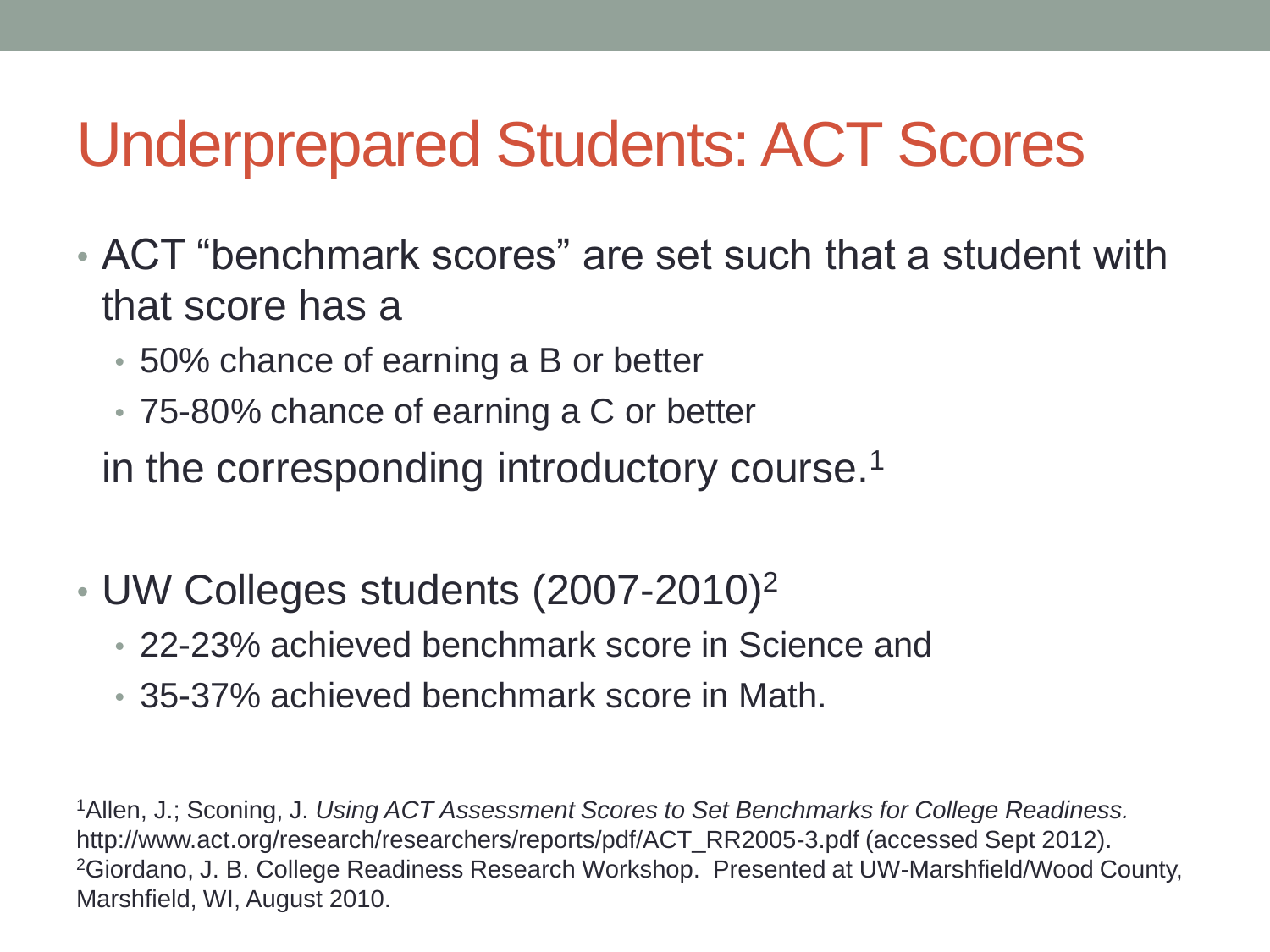#### Underprepared Students: Self Reports

- The students indicate they feel unprepared to succeed in a college chemistry course because of:
	- a. never having taken chemistry at the high school level;
	- b. being a non-traditional student who has been out of high school for several (or many) years; and/or
	- c. being a poor math student.
- Many feel that they are at a disadvantage compared to their classmates.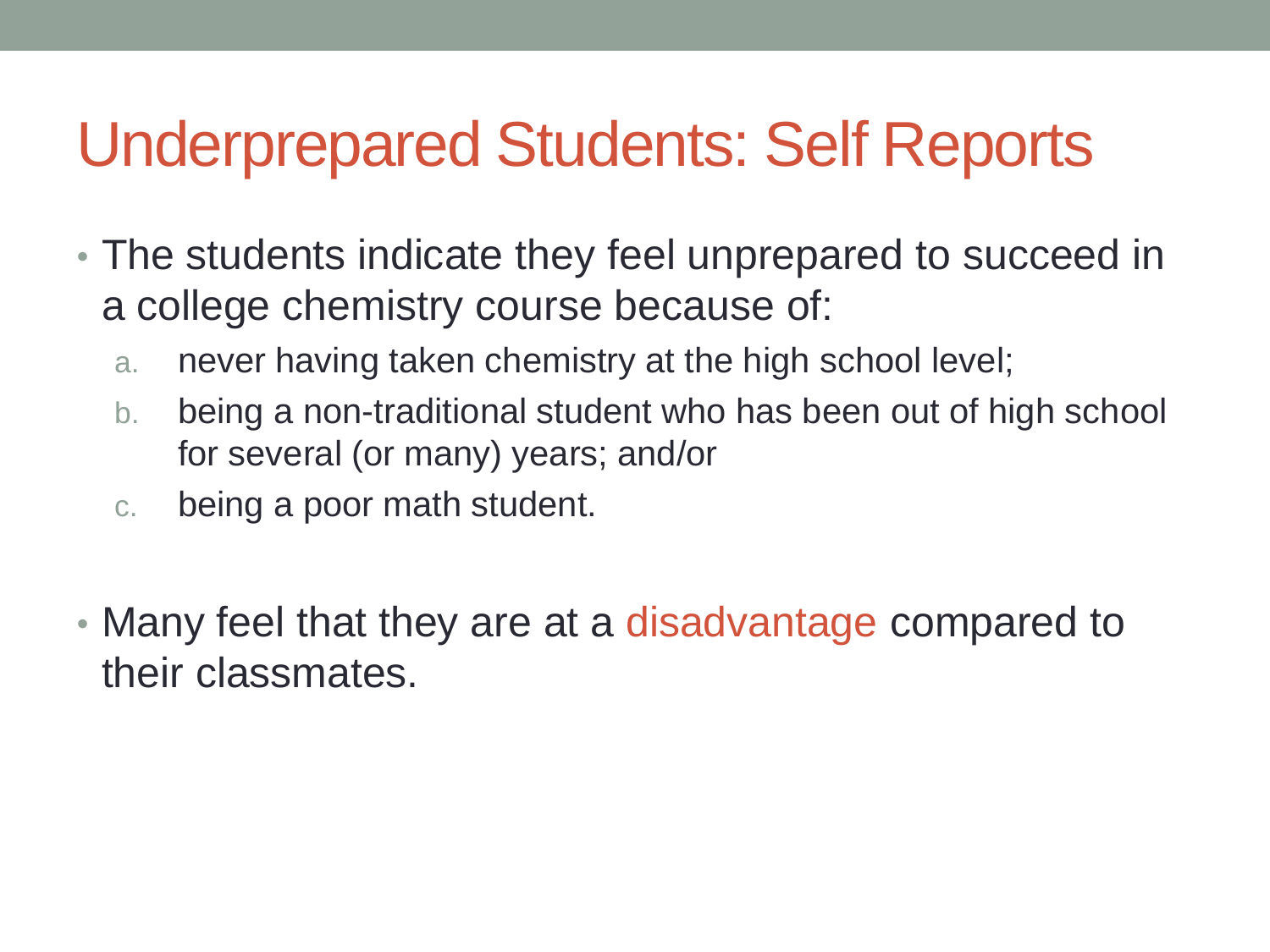### The Plan

- Supplemental, one (elective) credit course for students with a weak science background.
- Potential students identified by newly developed chemistry placement exam or math placement exam scores.
- Students encouraged to take the course through their oncampus academic advising.
- Co-enrollment in Introductory or General Chemistry required.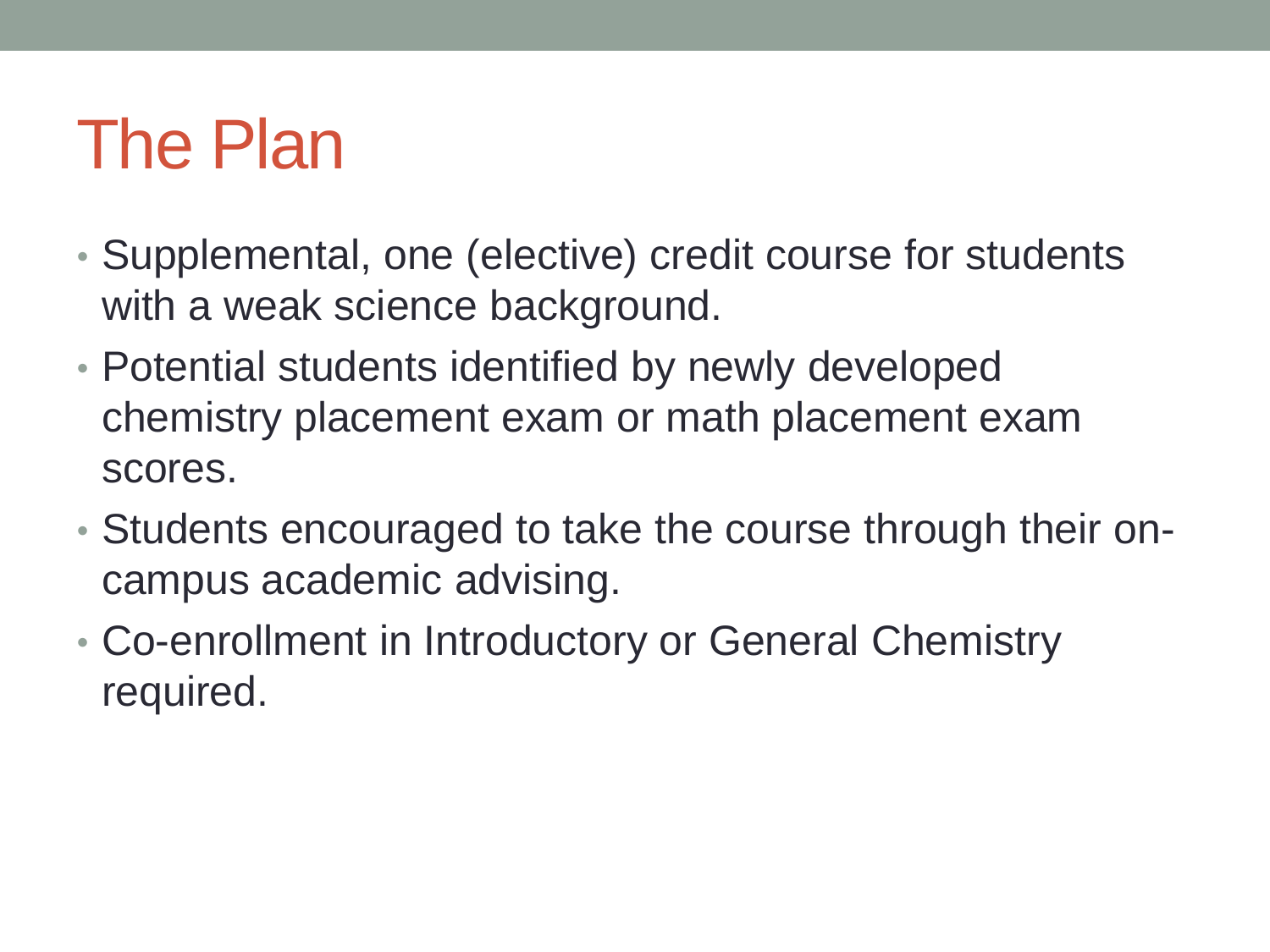### LEC 104: Lecture Supplement

#### **COURSE CATALOG DESCRIPTION**

• A lecture-discussion course used to supplement and explore concepts and ideas as designated by the instructor. May be taken up to three times for a maximum of three credits.

#### **DEPARTMENT LEARNING OBJECTIVES FOR THIS COURSE**

- 1. Preparation for *General Chemistry I* or *Introductory Chemistry*
- 2. Develop an appreciation of the basic principles and ideas in chemistry
- 3. Proficiency in mathematical and quantitative analysis.
- 4. Facility in problem-solving methods—including the making and interpretation of graphs and tables.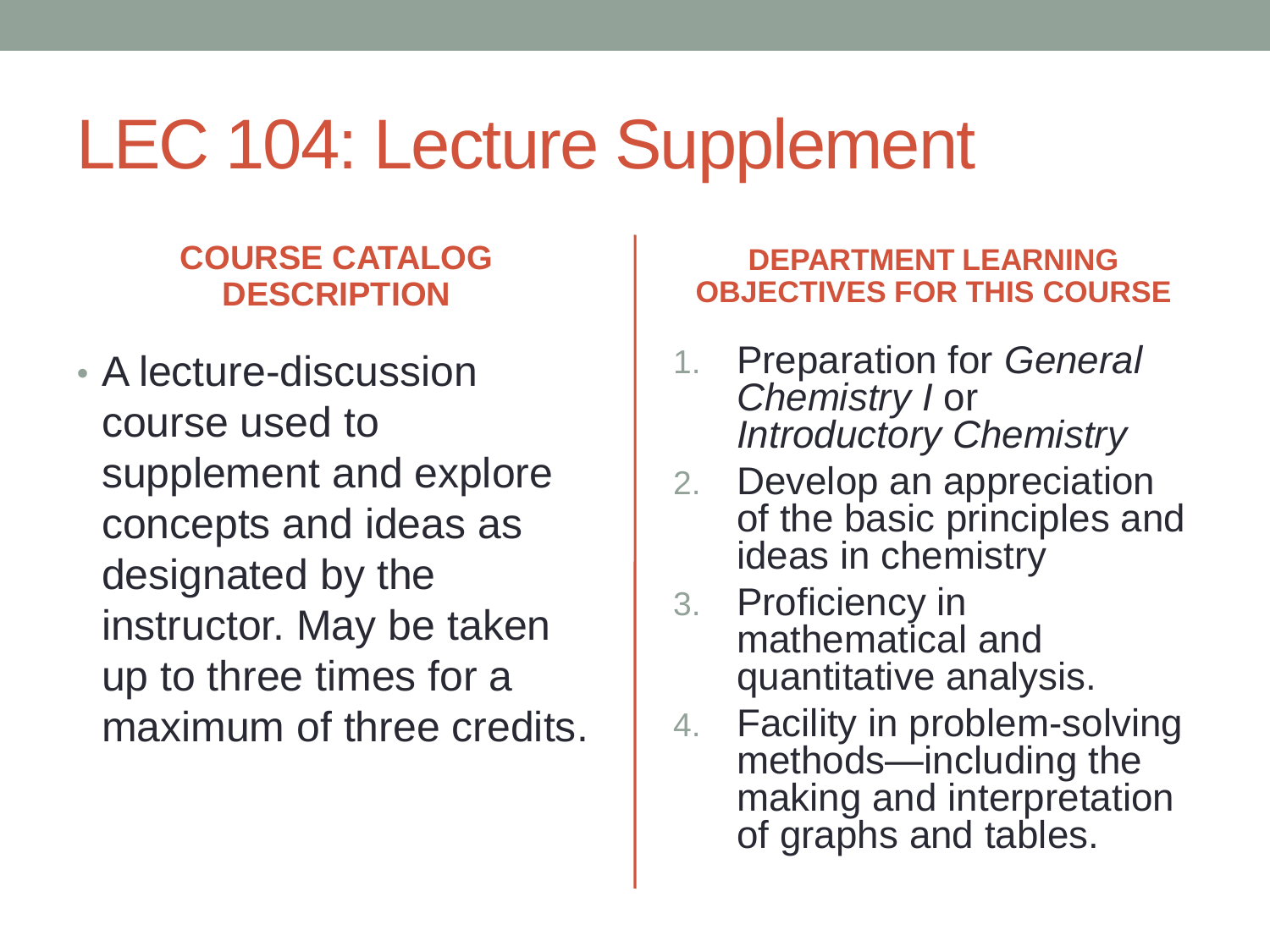## Course Format

- Three 50-minute lectures per week
- First five weeks of the semester
- Mostly POGIL activities
- Topics covered
	- 1. scientific notation
	- 2. how to use a scientific calculator
	- 3. metric system and unit conversions
	- 4. periodic table
	- 5. balancing chemical equations
	- 6. dimensional analysis
	- 7. basic inorganic nomenclature
	- 8. moles and molar mass
	- 9. molarity
	- 10. tables and graphs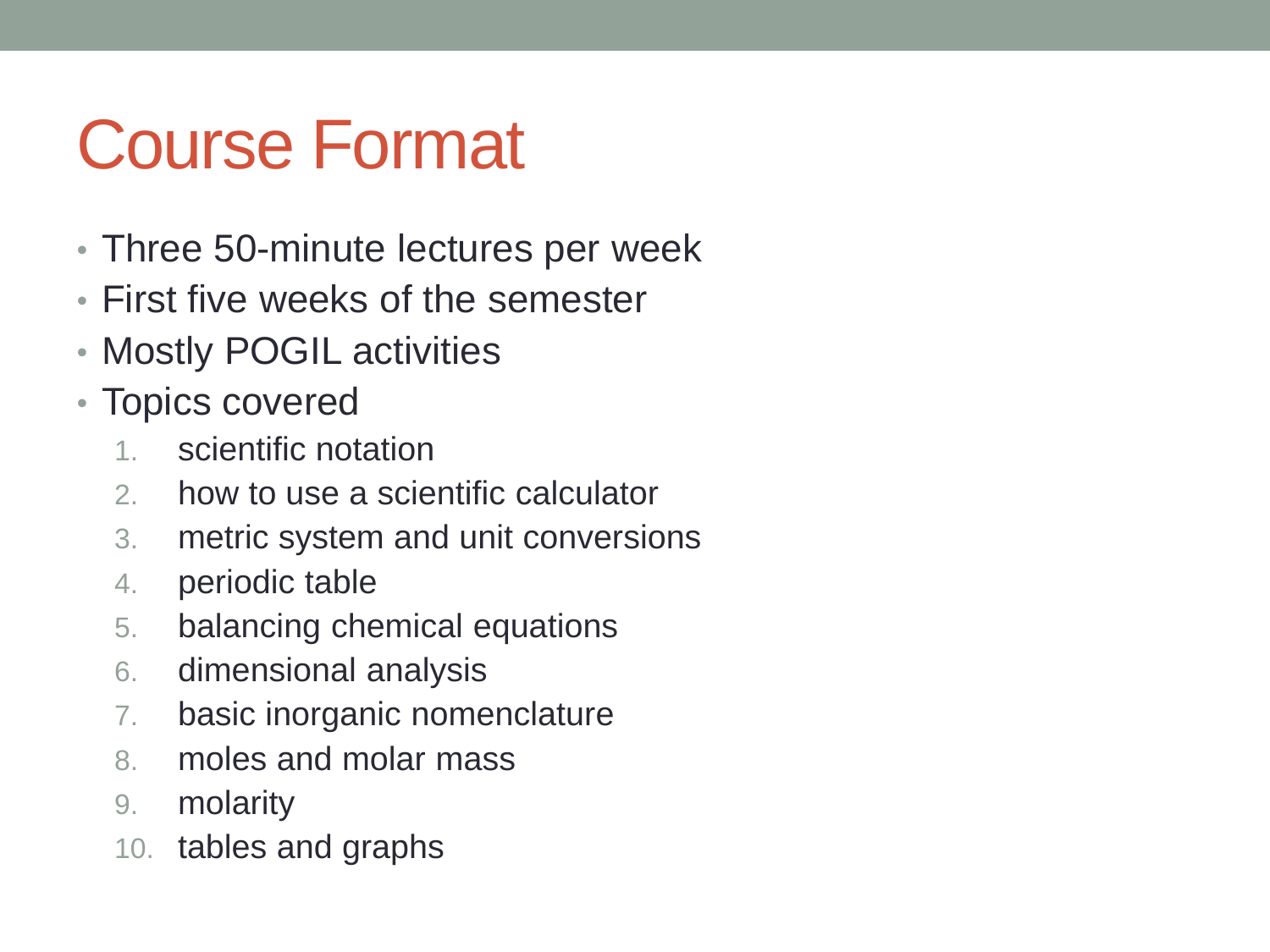## Course Format

- Three 50-minute lectures per week
- First five weeks of the semester
- Mostly POGIL activities
- Topics actually covered
	- 1. scientific notation
	- 2. how to use a scientific calculator
	- 3. metric system and unit conversions
	- 4. periodic table
	- 5. balancing chemical equations
	- 6. dimensional analysis
	- **basic inorganic nomenclature**
	- 8. moles and molar mass
	- 9. molarity
	- 10. tables and graphs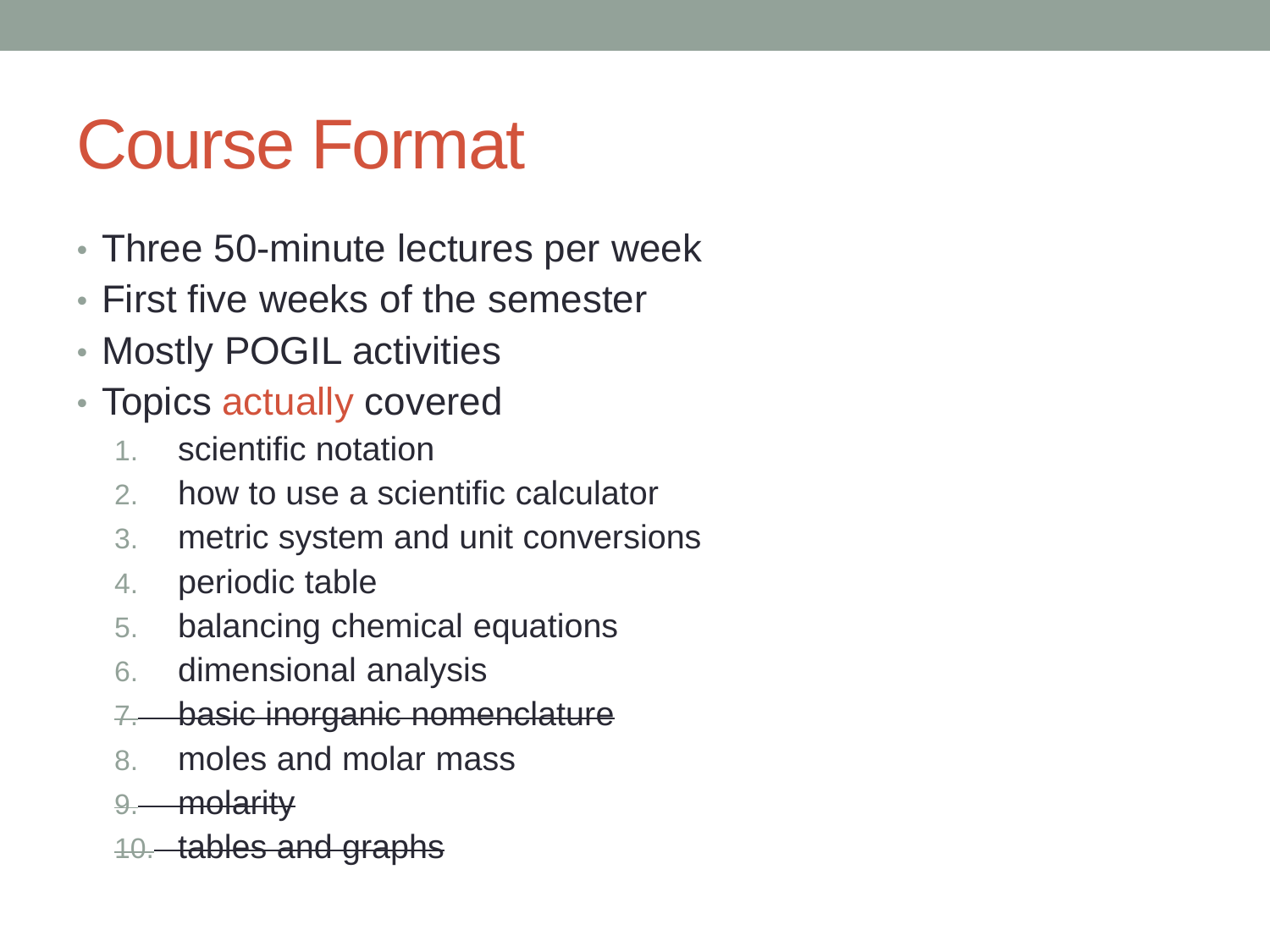#### Outcome: Increased Learning

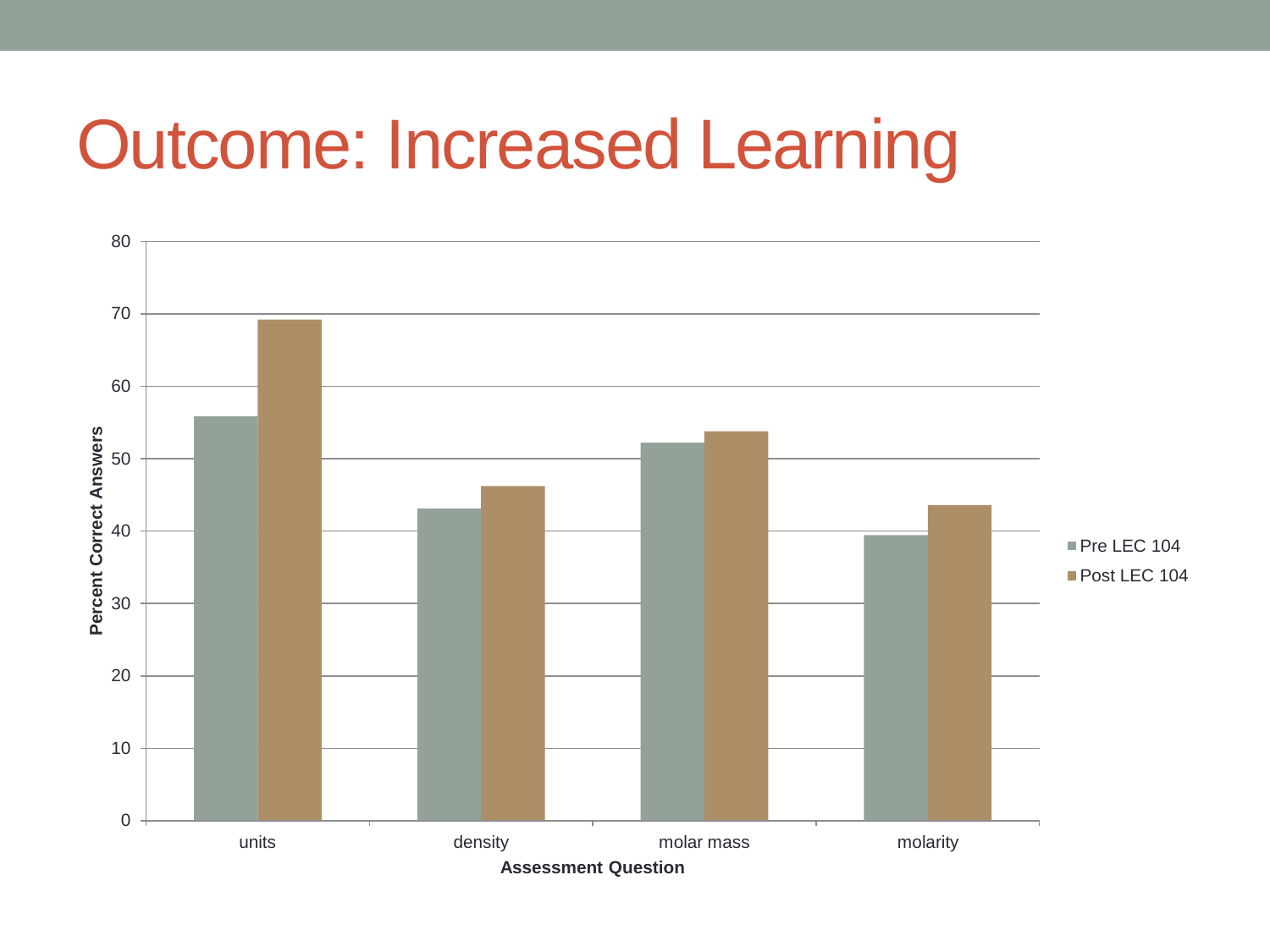### Assessment Questions

- Dimensional Analysis
	- Units: How many mm are in 0.120 m?
	- Density: The density of an aqueous solution of sucrose is 1.15 g·cm-3 . What is the volume of 25.0 g of this solution?
	- Molar mass: What amount of O atoms are present in 22 g of  $N<sub>2</sub>O$ ?
	- Molarity: What is the molarity of a solution prepared by dissolving 0.274 mol HCl in sufficient water to produce 150. mL of solution?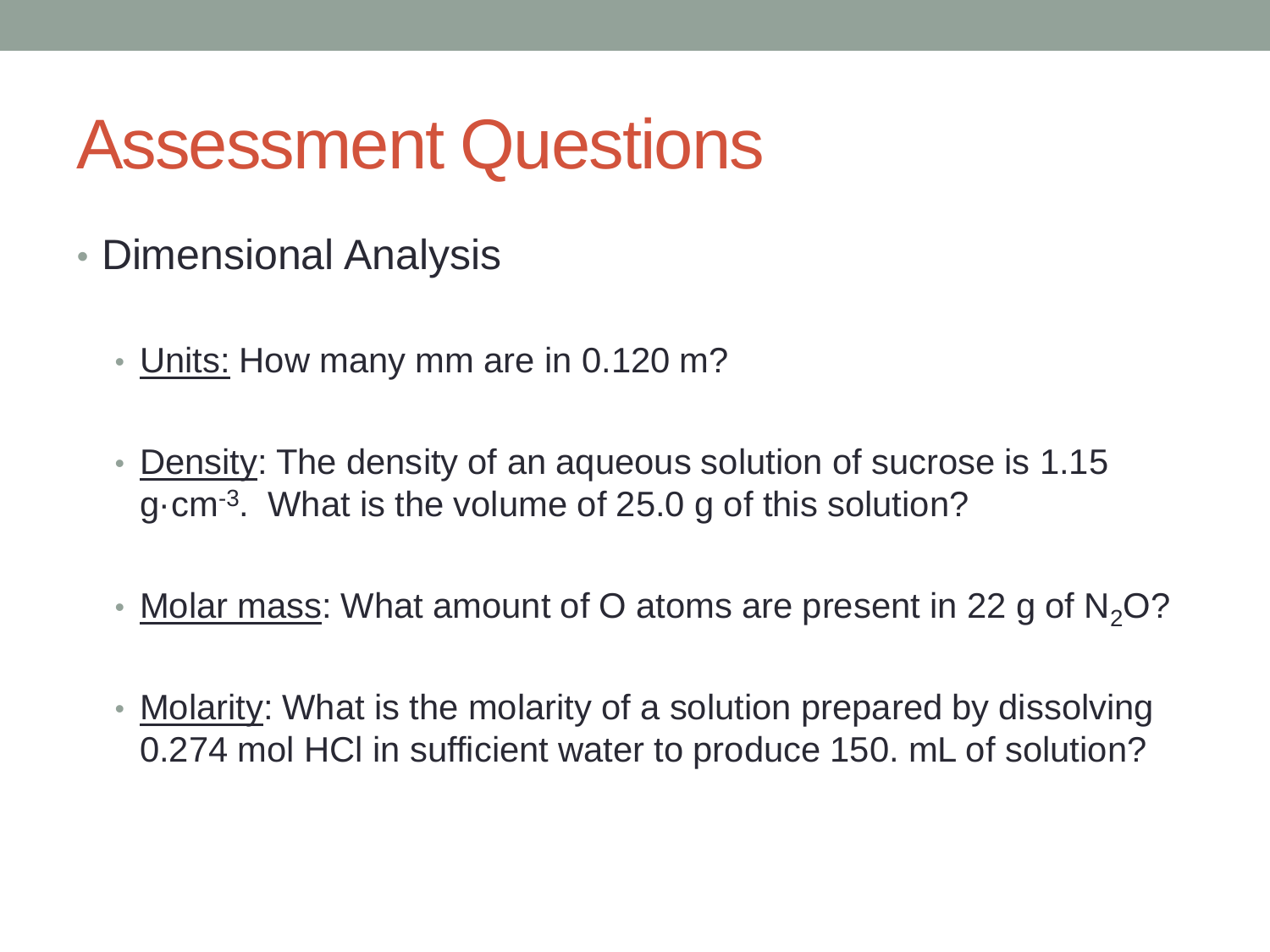#### Outcome: Student Grades

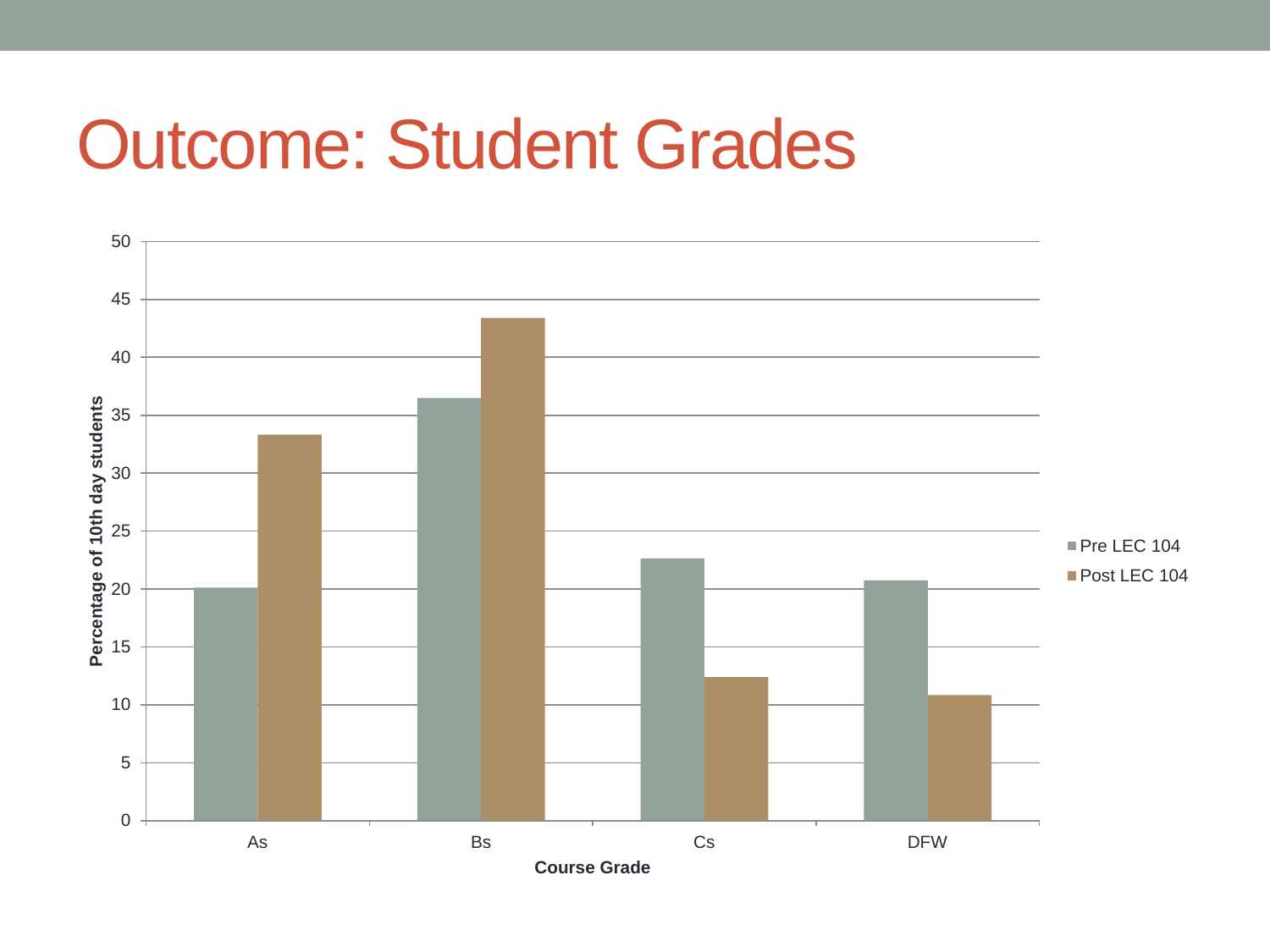#### Outcome: Student Grades (detailed)

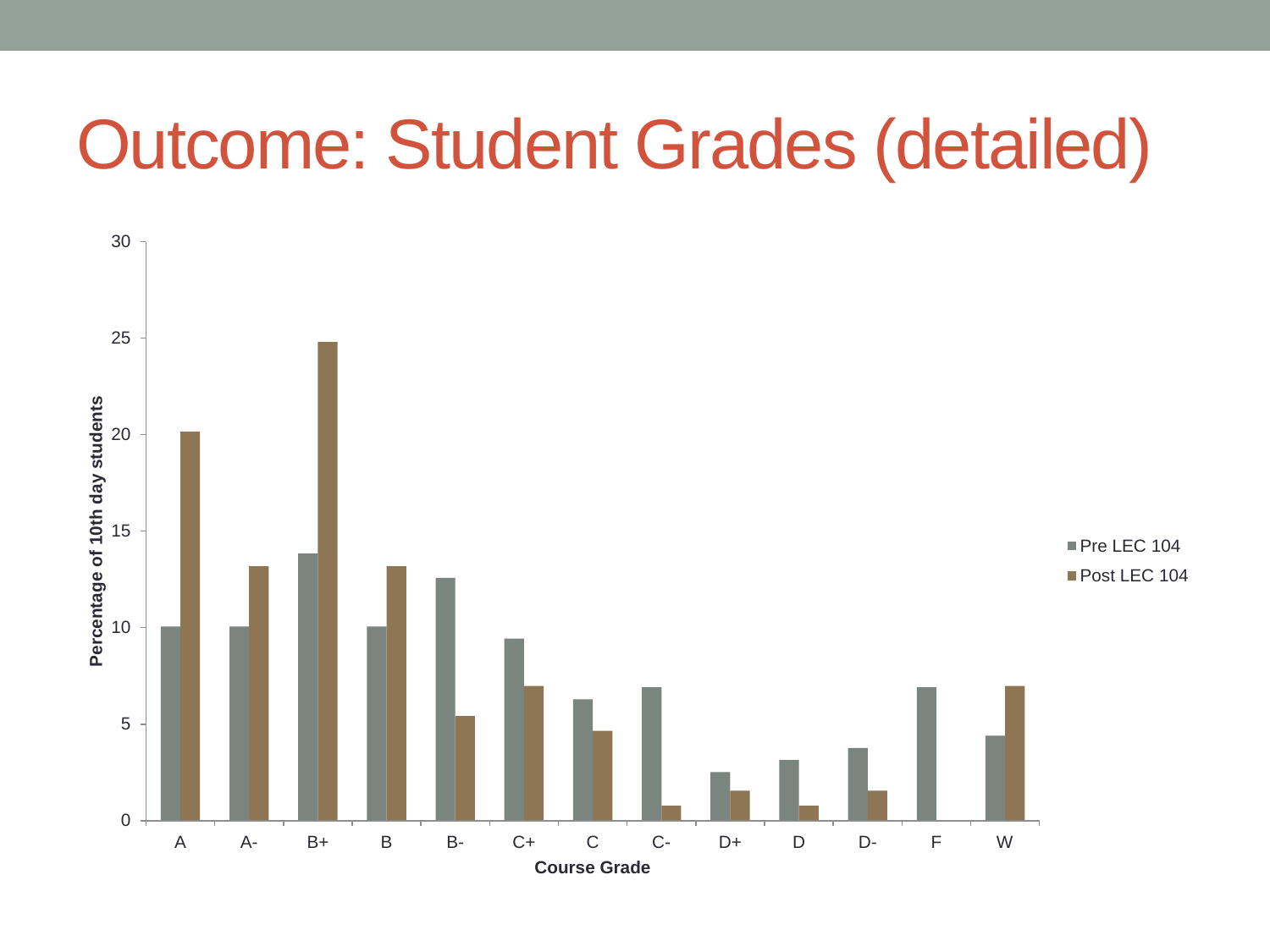#### Outcome: Course Satisfaction

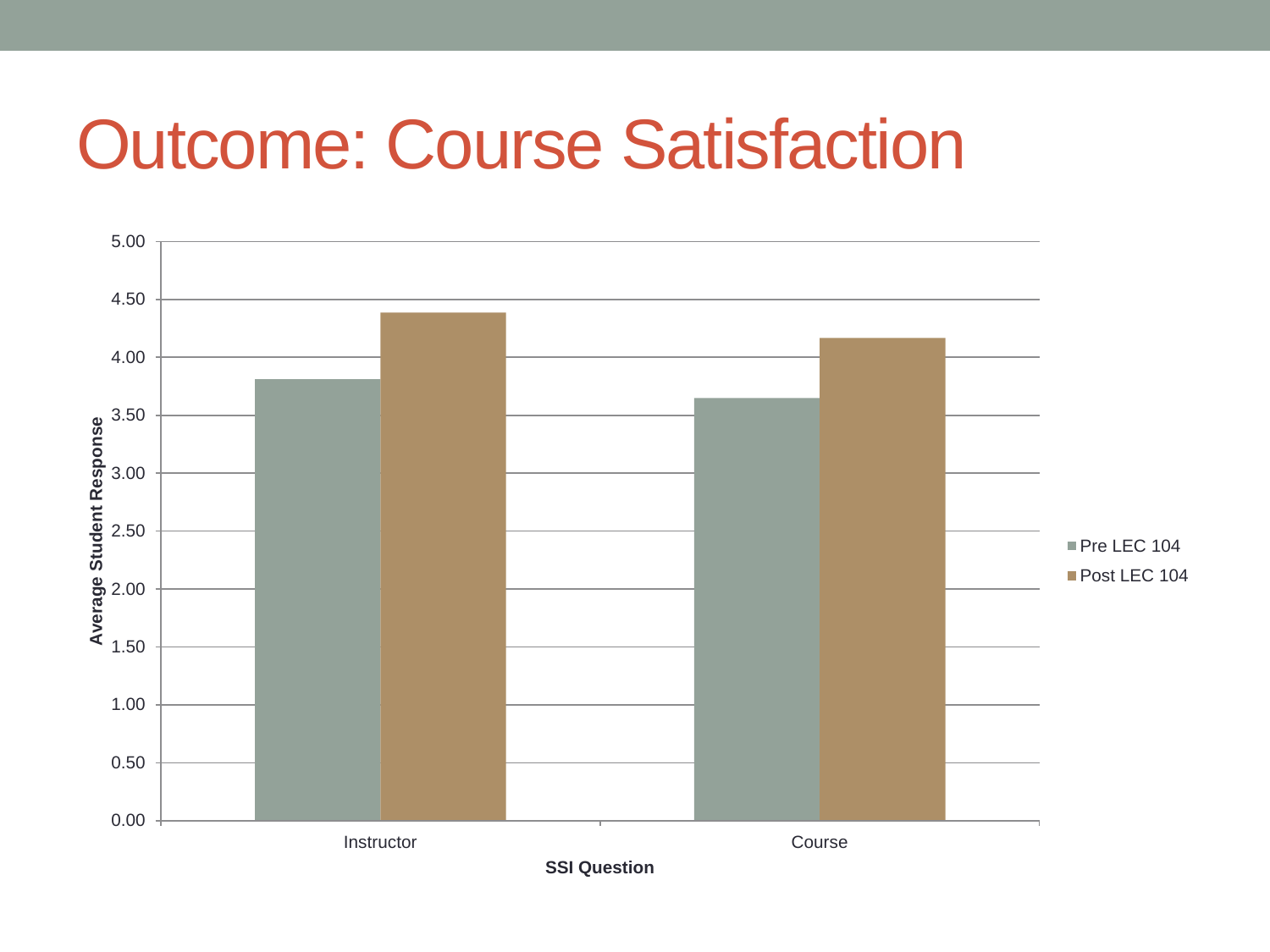#### Future Directions?

- Change to once a week format?
- Create new course within the Chemistry department?
- Run as a study group facilitated by a tutor?